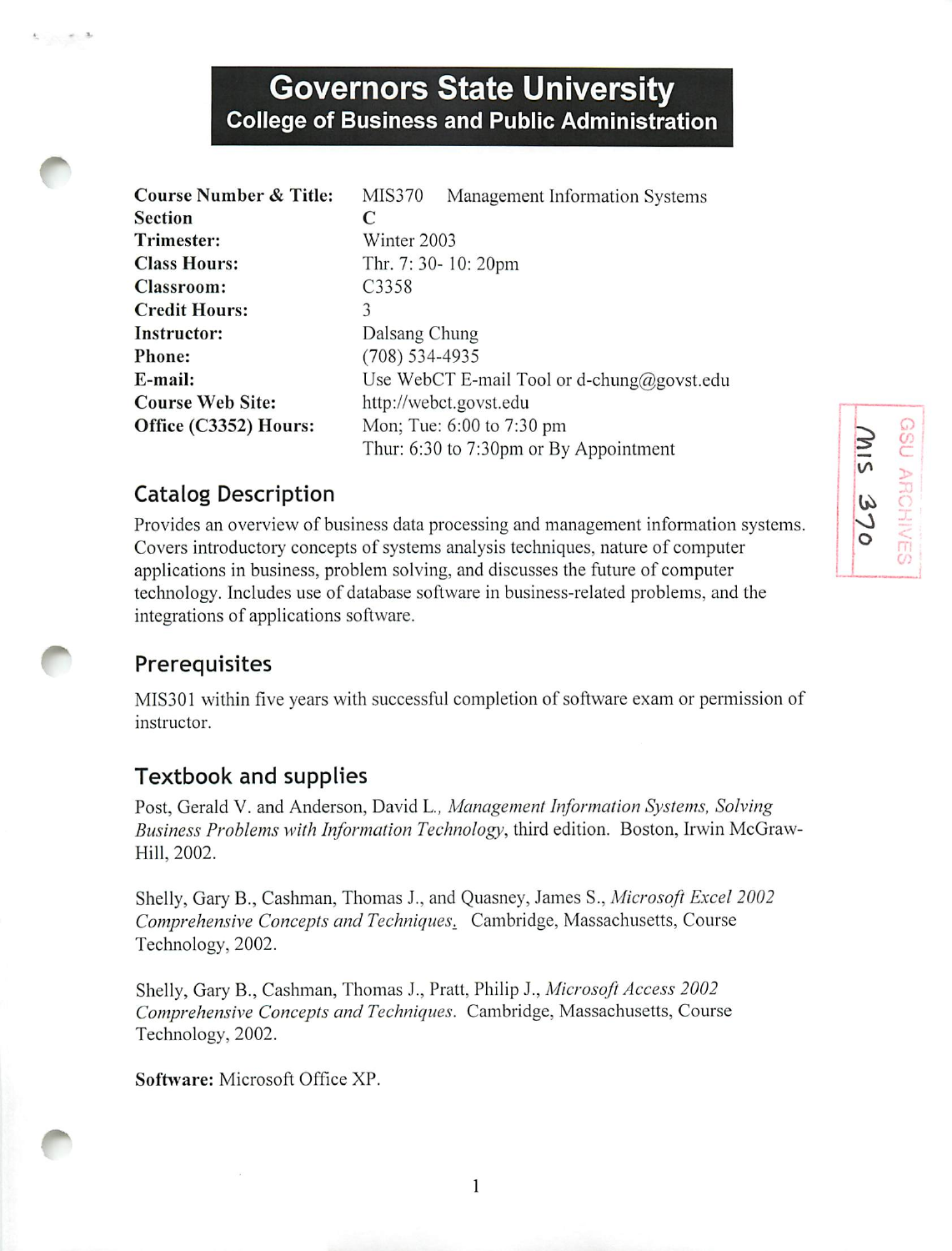#### *Recommended Browsers*

For WebCT courses, the following are the recommended browsers:

*Microsoft Internet Explorer:* version 5.0 or higher

**Netscape Navigator:** 4.5x, 4.6x, and all versions of 4.7 except 4.78 -- version 4.78 and 6.0 are not supported.

To listen to the sound recordings, you need to use the Internet Explorer 5.0 or higher. Ifyou use America Online (AOL) for Web access, you will need the AOL version 4.0 or higher client and the Internet Explorer 5.0 browser. Do not use earlier versions of the AOL client with earlier versions of Internet Explorer, as you will have difficulty accessing many of WebCT features.

### *Rationale*

This course is worth taking because:

- It is required of all undergraduate business majors in the CBPA.
- All Business school accreditation agencies require an introductory MIS course. MIS 370 meets this accreditation requirement. Offering this course in this manner will offer business students throughout the US the opportunity to meet this requirement in a student-friendly medium.
- It focuses on the uses of computer systems in business, including all web-based technologies, and how these systems impact the business, including Business Reengineering fostered through the integration of computer based business systems.
- Students will learn the advanced business-based applications of Microsoft Excel and Access.
- It demonstrates the proposed Expert level skill set for the Microsoft Office User Specialist (MOUS) Exam. To learn more, go to http://www.microsoft.com/traincert/mcp/mous/default.asp.

## *Intended Audience*

All undergraduate students who have successfully completed MIS301, with special emphasis on the business student.

## *Expected Student Outcomes*

Upon completion of this course, the students should be able to:

- List examples of the computer as a useful tool.
- Explain how information technology is used to improve business transactions and operations.
- Explain how information systems are developed and organized.
- Explain the importance of business planning, systems planning, and budget planning as it applies to computer based systems and how these strategic plans are often totally integrated.
- Explain the fundamental structure of information technology in the communication and integration of data across an organization.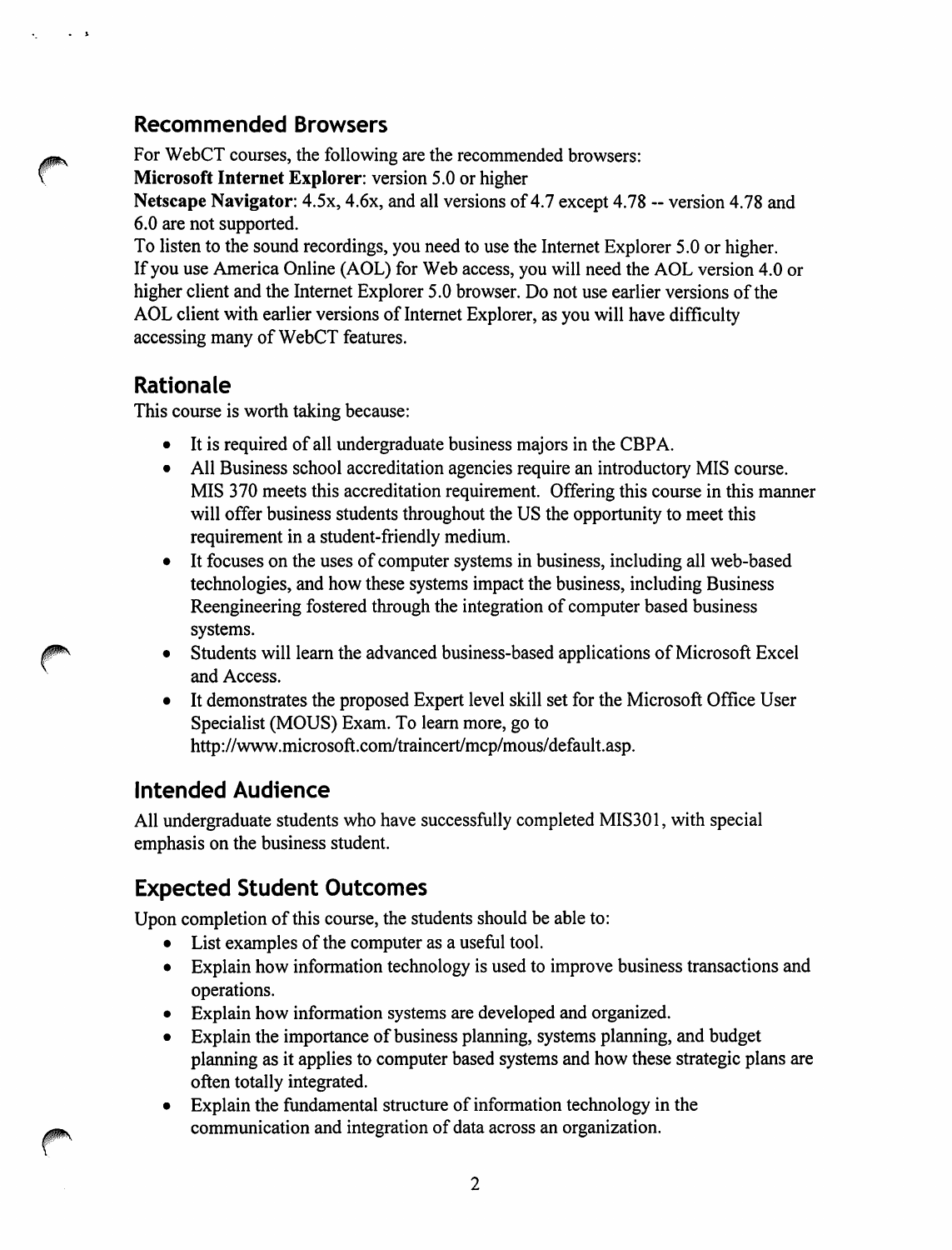- Determine how information technology can play a crucial role in building models, analyzing situations, and making decisions.
- Analyze the impact of information technology on the business world and explain how this can eventually lead to business reengineering.
- Create Excel worksheets suitable for course work, professional purposes, and personal use.
- Create, query, and maintain databases suitable for coursework, professional purposes, and personal use.

#### *Method of Instruction*

 $\mathbf{A} = \mathbf{A}$ 

- Chapter materials and assignments will be available on WebCT.
- Presentations are available on WebCT through sound recordings and video clips.
- Chat room meetings will be used to give students the chance to ask questions, discuss topics, receive feedback, interact with other students.
- Exams will be proctored at GSU and a WebCT center. For distant learning students, the exams will be held at a WebCT center. To find out the location of your WebCT center, contact Rebecca Scharnhorst at (708) 534-5000 extension 5956 or send an e-mail to r-scharnhorst@govst.edu.
- Computer assignments to illustrate textbook topics.
- Hands-on experience with projects and exercises.

## *Class Policies*

Make-up exams will be given, if the student provides a legitimate excuse. An incomplete grade will be given, only if a student is hospitalized.

## *Disability Statement*

Students who have a disability or special needs and require accommodation in order to have equal access to the classroom, must register with the designated staff member in the Division of Student Development. Please go to Room B1201 or call (708) 534-4090 and ask for the Coordinator of Disability Services. Students will be required to provide documentation of any disability when an accommodation is requested.

## *Evaluation*

| Assignments (13 assignments/10 pts. each) | 130 points (39.4%) |
|-------------------------------------------|--------------------|
| Exams (3 exams with the lowest exam score |                    |
| being dropped/100 pts. each)              | 200 points (60.6%) |

## *Grading Scale*

|  | $90 - 100\%$ | А |
|--|--------------|---|
|  | $80 - 89\%$  | B |
|  | 70 - 79%     | C |
|  | 60 - 69%     | D |
|  | $0 - 59\%$   | F |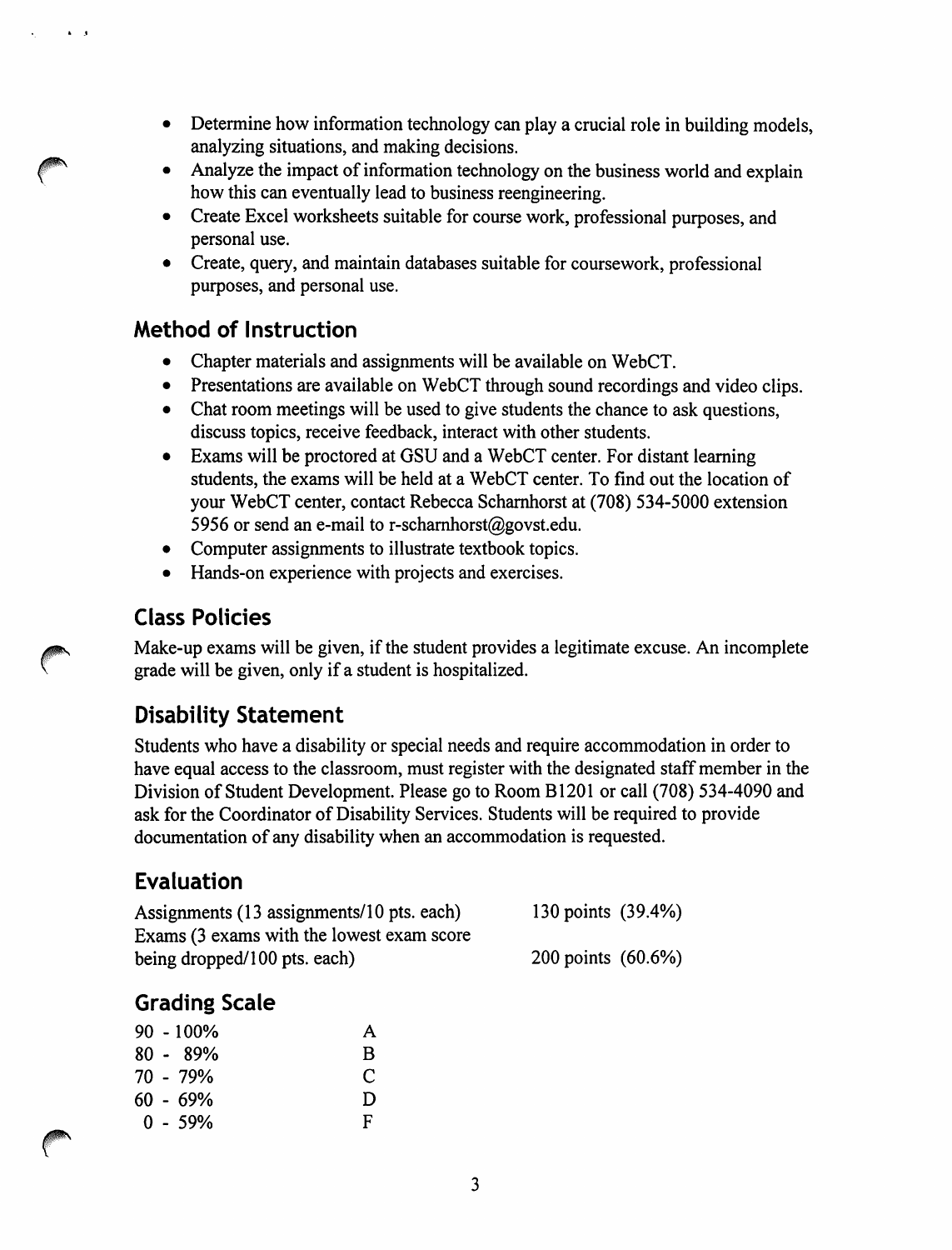#### *Lab Assignments*

Students should do the tutorial at the beginning of each project.

To do the assignments, use the lab books. For Excel Projects use *Microsoft Excel 2002* **Comprehensive Concepts and Techniques.** For Access Projects use **Microsoft Access 2002 Comprehensive Concepts and Techniques.**

| <b>Microsoft Office Project</b> | <b>Assignment</b> | Page              | <b>Points</b> |
|---------------------------------|-------------------|-------------------|---------------|
| <b>Excel-Project 1</b>          | Tutorial          | E1.06             | 10            |
| <b>Excel-Project 2</b>          | Tutorial          | E <sub>2.04</sub> | 10            |
| <b>Excel-Project 3</b>          | Tutorial          | E3.04             | 10            |
| <b>Excel-Project 4</b>          | Tutorial          | E4.04             | 10            |
| <b>Excel-Project 5</b>          | Tutorial          | E5.04             | 10            |
| <b>Excel-Project 6</b>          | Tutorial          | E6.04             | 10            |
| <b>Access-Project 1</b>         | Tutorial          | A1.06             | 10            |
| <b>Access-Project 2</b>         | Tutorial          | A2.04             | 10            |
| <b>Access-Project 3</b>         | Tutorial          | A3.04             | 10            |
| <b>Access-Project 4</b>         | Tutorial          | A4.04             | 10            |
| <b>Access-Project 5</b>         | Tutorial          | A5.04             | 10            |
| <b>Access-Project 6</b>         | Tutorial          | A6.04             | 10            |
| <b>Access-Project 7</b>         | Tutorial          | A7.04             | 10            |

The deadline for submitting all the above assignments is Wednesday, June 26, 2002.

#### *Submitting Assignments*

On the WebCT homepage, click on *Submitting Assignments.* Under *Title,* click on the name of the assignment to be submitted. To upload completed assignment files, click Upload file, click on the Browse... button to select the file to be uploaded and then click the *Open* button. After selecting the desired file, click the *Upload* button. To submit assignments after uploading them, click *Submit assignment.* Make sure you get a confirmation message. The name of the uploaded file should contain words without any spaces and use only alphabetical characters. Use underscore (\_) instead of a space.